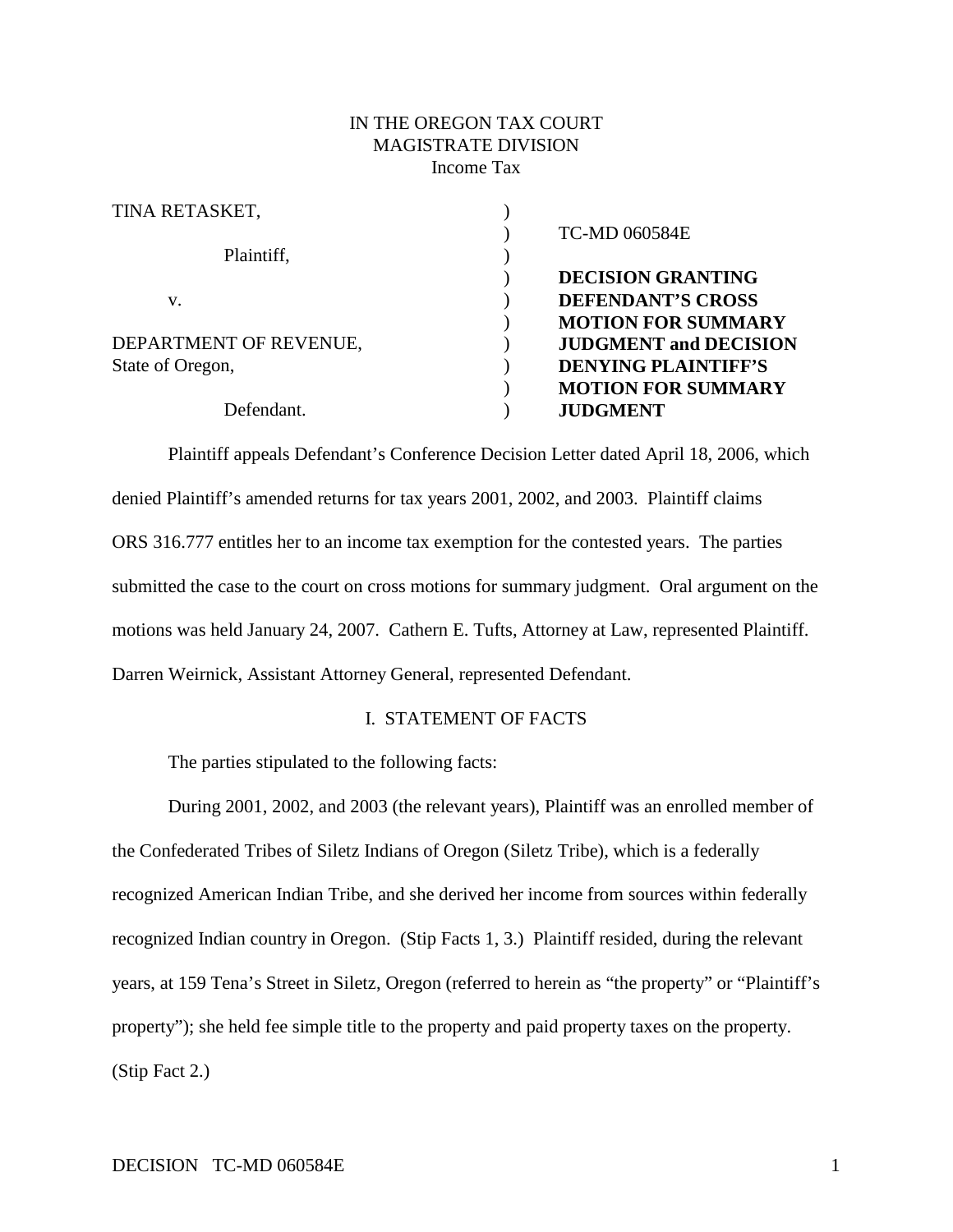Subsequent to the Termination Act of August 13, 1954 (Termination Act), but prior to the relevant years, title to the property was transferred in fee simple title to Plaintiff's predecessor in interest with no restriction on alienation. (Stip Fact 7.) The Restoration Act of November 18, 1977 (Restoration Act)<sup>2</sup> restored the Siletz Tribe's status as a federally recognized Indian tribe. (Stip Fact 8.) During the relevant years, there were no federal restrictions on alienation of the property. (Stip Fact 5.) The property was not owned by the Siletz Tribe or the United States government; was not under the jurisdiction of the United States government; and was not held in trust by the United States government for the benefit of Plaintiff, the Siletz Tribe, or any tribal member. (Stip Facts 4, 6.) During the relevant years, the property was not within the approximately 3,987 acres of reservation lands set aside for the Siletz Tribe and held by the United States in trust for the benefit of the Siletz Tribe and its members. (Stip Fact 9.)

Plaintiff claims that, for tax years 2001, 2002, and 2003, her income was exempt from taxation under the provisions of ORS 316.777. Defendant disagrees, arguing the exemption does not apply because Plaintiff did not reside in Indian country.

#### II. ANALYSIS

Generally, Oregon residents are subject to state income taxation. ORS 316.037.<sup>3</sup> Qualifying American Indians are exempt from state income taxation under ORS 316.777(1) as follows:

 $1/1$ 

 $1/1$ 

 $^{1}$  Act Aug 13, 1954, ch 733, § 1, 68 Stat 724 (1954) (codified as amended at 25 USC §§ 691-708 (2000)).

<sup>&</sup>lt;sup>2</sup> Pub L 95-195, § 3, 91 Stat 1415 (1977) (codified as amended at 25 USC §§ 711-711f (2000)).

 $3$  All references to the Oregon Revised Statutes (ORS) are to 1999, with no subsequent changes applicable to tax years 2001, 2002, or 2003.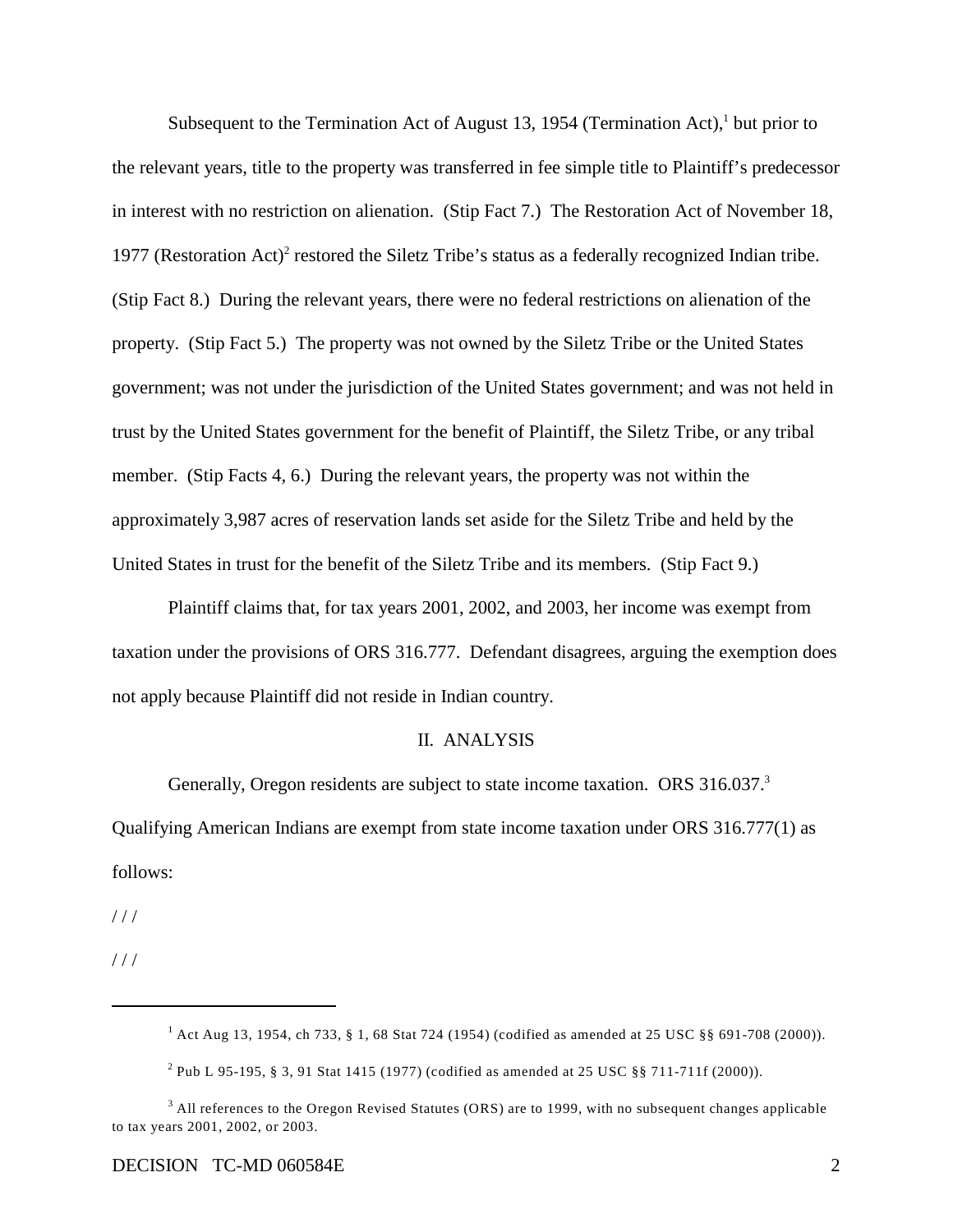"(1) Any income derived from sources within the boundaries of federally recognized Indian country in Oregon by any enrolled member of a federally recognized American Indian tribe residing in federally recognized Indian country in Oregon at the time the income is earned is exempt from tax under this chapter."

The parties have stipulated that Plaintiff is an "enrolled member of a federally recognized American Indian tribe" and that, during the tax years in question, her income was "derived from sources within the boundaries of federally recognized Indian county in Oregon." *Id.*; (Stip Facts 1, 3). Therefore, the only question before the court is whether, during the years 2001, 2002, and 2003, Plaintiff resided in "federally recognized Indian country in Oregon \* \* \*." ORS 316.777(1).

The court begins by observing that, when interpreting a matter of federal Indian law, " 'statutes passed for the benefit of dependent Indian Tribes \* \* \* are to be liberally construed, doubtful expressions being resolved in favor of the Indians.' " *Foreman v. Dept. of Rev.*, 18 OTR-MD 476, 480 (2005) (*Foreman*) (quoting *Bryan v. Itasca County*, 429 US 373, 392, 96 S Ct 2102, 48 L Ed 2d 710 (1976)).

Applicable definitions of "Indian country" are found in  $18 \text{ USC}$  section  $1151<sup>4</sup>$  and Oregon Administrative Rule (OAR) 150-316.777(2).<sup>5</sup> The OARs define Indian country generally as "any federally recognized Indian reservation or other land that has been set aside for the residence of tribal Indians under federal protection." OAR 150-316.777(2). In *Spang v. Department of Revenue*, this court articulated the federal definition of "Indian country" as comprising three separate categories: "(1) reservation land; (2) dependant Indian communities; and (3) Indian

 $4$  All references to the United States Code (USC) are to 2000.

 $<sup>5</sup>$  All references to the Oregon Administrative Rules (OAR) are to 1999.</sup>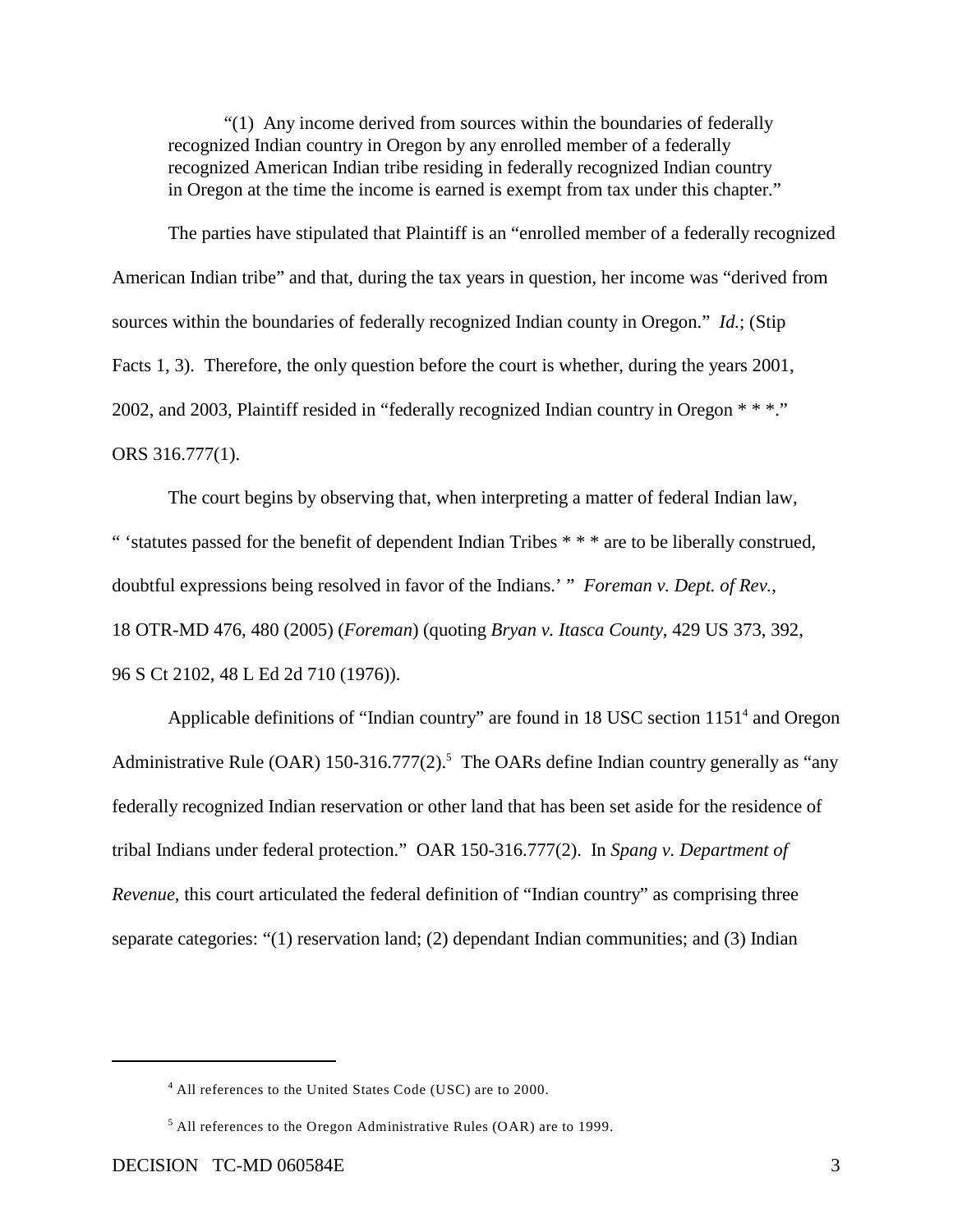allotments." *Spang v. Dept. of Rev.*, 16 OTR-MD 166, 168-69 (1999) (*Spang*). The question is <sup>6</sup> whether Plaintiff's property fits within any one of the three categories of Indian country.

### A. *Is Plaintiff's property located within the limits of an Indian reservation?*

The Siletz Tribe's reservation was terminated in 1955 by the Termination Act, which provided "for the termination of Federal supervision over the trust and restricted property of certain tribes \* \* \*," including the Siletz tribe. 25 USC §§ 691-92. Under the 1977 Restoration Act, the Siletz Tribe and its members became "eligible for all Federal services and benefits furnished to federally recognized Indian tribes \* \* \* without regard to the existence of a reservation for the tribe or the residence of members of the tribe on a reservation." 25 USC § 711a(a). With the exception of hunting, fishing and trapping rights, the Restoration Act restored "all rights and privileges of the tribe and of members of the tribe under any Federal treaty, Executive order, agreement, or statute, or under any other authority, which were diminished or lost under the [Termination Act] \* \* \*." 25 USC §§ 711a(b), (c). However, the Restoration Act did not "alter any property right or obligation \* \* \*." 25 USC § 711a(d).

Plaintiff alleges that her property "is located within the boundaries of the original Coast Reservation  $* * *$ ," and argues that the Restoration Act restored the reservation boundary existing at the time of the Termination Act. (Ptf's Memo of Points and Authorities at 5, 7-8.)

 $6$  18 USC section 1151 defines the term "Indian country" as:

<sup>&</sup>quot;(a) all land within the limits of any Indian reservation under the jurisdiction of the United States Government, notwithstanding the issuance of any patent, and, including rights-of-way running through the reservation, (b) all dependent Indian communities within the borders of the United States whether within the original or subsequently acquired territory thereof, and whether within or without the limits of a state, and (c) all Indian allotments, the Indian titles to which have not been extinguished, including rights-of-way running through the same."

<sup>&</sup>lt;sup>7</sup> Plaintiff also states that "[t]he parties have stipulated" to this description of the property's location. (Ptf's Memo of Points and Authorities at 5.) However, that stipulation is not before the court. (*See* Stip Fact 9) (stating that the property "was not within the approximately 3,987 acres of reservation lands set aside for the Siletz Tribe and held by the United States in trust for the benefit of the Siletz Tribe and its members.")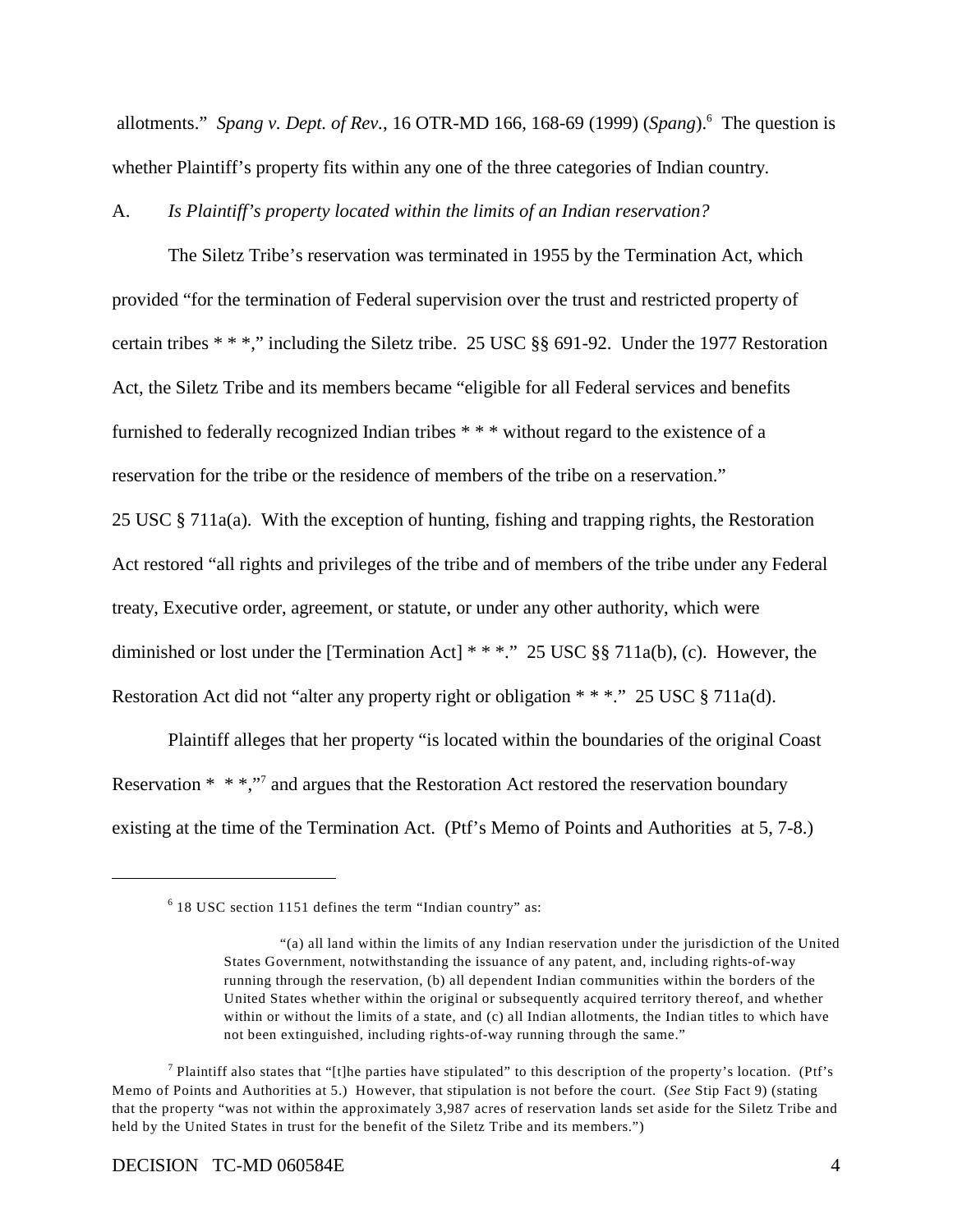Plaintiff argues that "Indian title to this property was never extinguished and that the fee simple title issued following termination has been merged with the right and privilege to have the land protected in trust restored by the Restoration Act." (Ptf's Reply and Response at 4-5) (emphasis in original). Plaintiff finally argues that, "[u]pon restoration, the rights of tribal members on [reservation] lands were restored, leaving only a magisterial act of issuing the proper papers." (*Id.* at 4.)

Plaintiff's argument that her property is Indian country because it is located within the reservation boundary as it existed prior to the Termination act echos a similar argument involving members of the Klamath Indian Tribe and presented to this court in *Foreman*.<sup>8</sup> The court in *Foreman* declined to find that the statutory language "Indian reservation" had the same plain meaning as "reservation boundary," and concluded that the "Klamath reservation boundary [was] not Indian country within the meaning of 18 USC section 1151(a)." *Foreman*, 18 OTR-MD at 482, 485.

The parties have stipulated that the property "was not within the approximately 3,987 acres of reservation lands set aside for the Siletz Tribe and held by the United States in trust \* \* \*." (Stip Fact 9.) In *Spang*, this court recognized that the "Siletz Indian Tribe had its reservation terminated in 1955 and restored in 1977. The Tribe currently owns 3,987 acres of land in Oregon designated as reservation land. That land is used for the growing and harvesting of timber and no tribal members live on the formal reservation." *Spang*, 16 OTR-MD at 167.

The court acknowledges that, although the Restoration Act restored rights and privileges of the Siletz Tribe and its members and made them eligible for federal services and benefits, it

<sup>&</sup>lt;sup>8</sup> In *Foreman*, "[p]laintiffs allege[d] their Property held in fee simple title [was] Indian country because it [was] located within the existing Klamath reservation boundary as it existed prior to the enactment of the [Klamath] Termination Act." 18 OTR-MD at 482.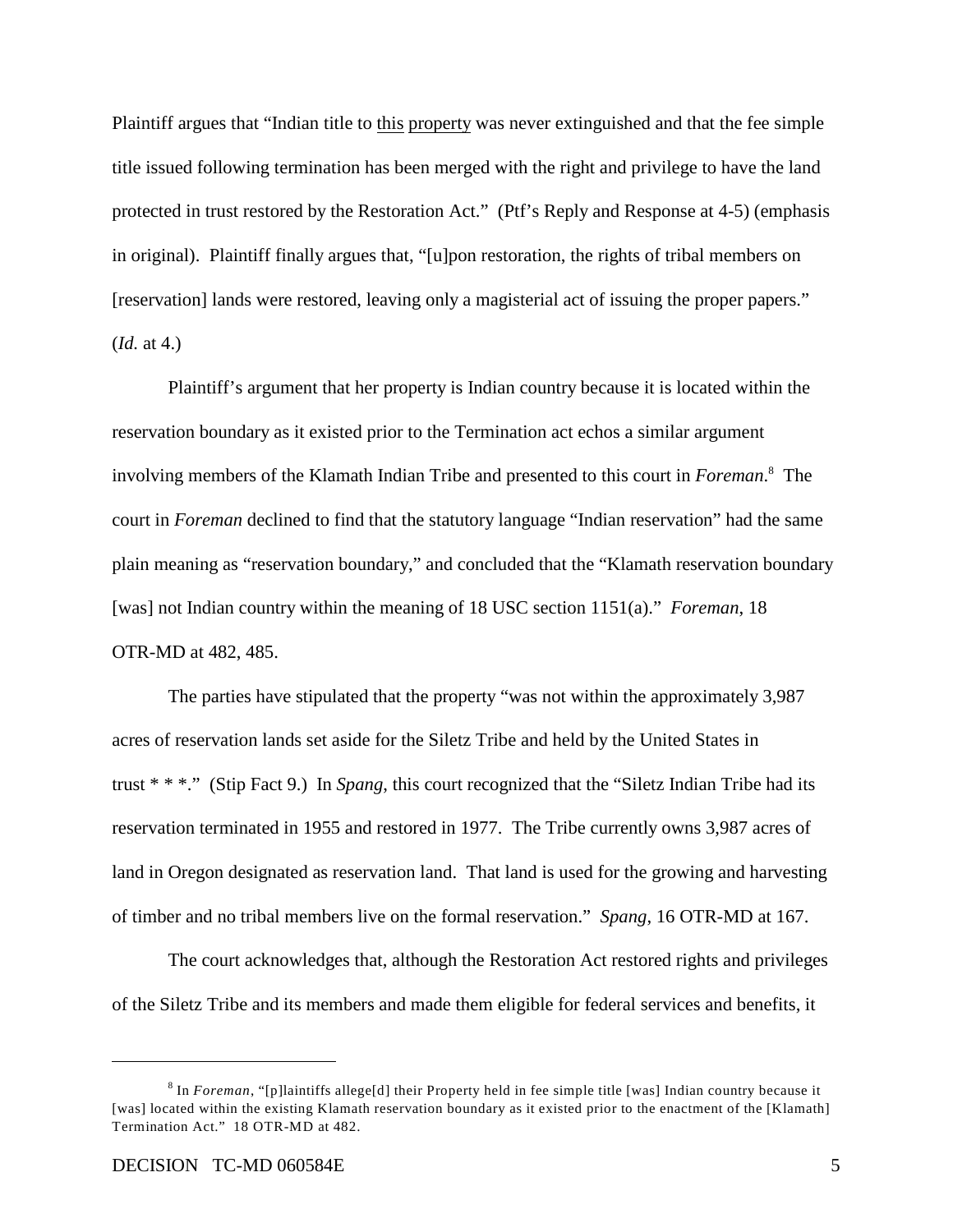was done "without regard to the existence of a reservation for the tribe or the residence of members of the tribe on a reservation[,]" and the Restoration Act did not alter any property rights or obligations. 25 USC  $\S 711a(a) - a(b)$ . Nothing in the Restoration Act provides that the status of Plaintiff's property changed as a result of the act. Plaintiff's predecessor in interest held the property in fee simple, and Plaintiff held the property in fee simple during the relevant years. (Stip Facts 2, 7.)

The court finds, therefore, that the Restoration Act did not reinstate federal superintendence over the entire former reservation, as Plaintiff claims. To uphold Plaintiff's argument would require an overly broad reading of the Restoration Act and a substantial departure from precedent, which the court is unwilling to make. The court concludes Plaintiff did not reside on land in an Indian reservation during the subject years.

### B. *Is Plaintiff's property located within a dependent Indian community*?

The phrase "dependent Indian community" in 18 USC section 1151(b) refers to a limited category of Indian land that is neither a reservation nor an allotment. *Alaska v. Native Village of Venetie Tribal Government et al.*, 522 US 520, 527, 118 S Ct 948, 140 L Ed 2d 30 (1998) (*Venetie*). The United States Supreme Court in *Venetie* held that, to qualify as a dependent Indian community, property must "satisfy two requirements -- first, [it] must have been set aside by the Federal Government for the use of the Indians as Indian land; second, [it] must be under federal superintendence." *Id*., 522 US at 527. In *Spang*, this court found it clear from *Venetie* that "there must be both a 'federal set-aside' and a 'federal superintendence' for a finding of dependent Indian community." *Spang*, 16 OTR-MD at 170 (citing *Venetie*, 522 US at 527). With respect to those two requirements, the United States Supreme Court's "Indian country precedents \* \* \* indicate both that the Federal Government must take some action setting apart

### DECISION TC-MD 060584E 6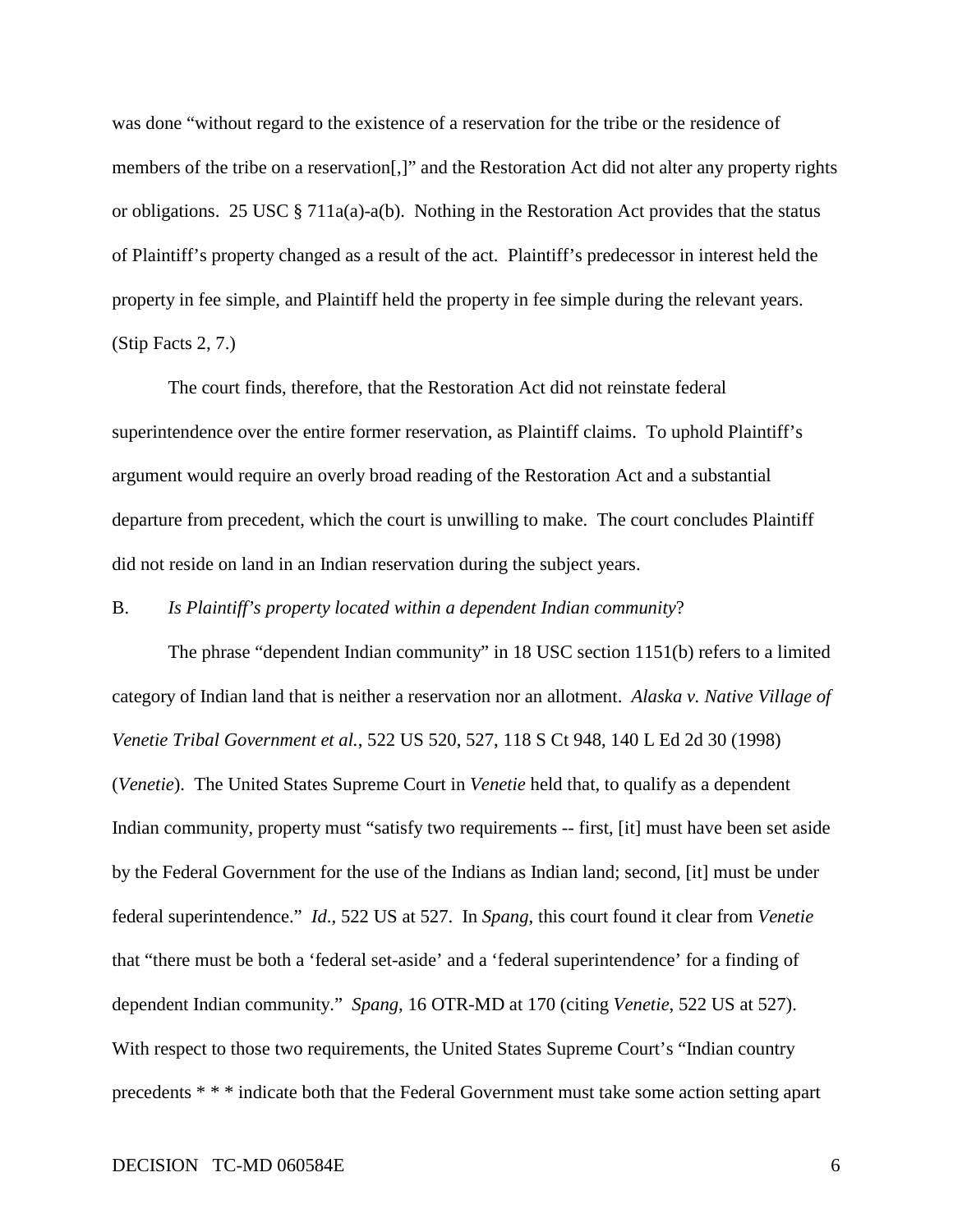the land for the use of the Indians 'as such,' and that it is *the land in question*, and not merely the Indian tribe inhabiting it, that must be under the superintendence of the Federal Government." *Venetie*, 522 US at 531 n 5 (emphasis in original).

Plaintiff argues that her property qualifies as a dependent Indian community because it is adjacent to tribal land currently held in trust, the land has always been in Indian hands, the land "was set aside for the Tribe and, later, for individual Indians, and [it is] land to which federal superintendence has been restored." (Ptf's Memo of Points and Authorities at 12.)

### 1. *Federal set-aside*

"The federal set-aside requirement ensures that the land in question is occupied by an 'Indian community'." *Venetie*, 522 US at 530. The parties have stipulated that, during the relevant years, the property was *not* within the approximately 3,987 acres of reservation lands set aside for the Siletz Tribe and held by the United States in trust for the benefit of the Siletz Tribe and its members. (Stip Fact 9.) Further, because Plaintiff held fee simple title to the property and resided thereon, the property was not occupied by an Indian community. (*See* Stip Fact 2; *Venetie*, 522 US at 530.) Based on the above facts, the court cannot conclude that the property qualifies as a dependent Indian community set aside by the Federal Government for use by Indians as Indian land.

#### 2. *Federal superintendence*

"[T]he federal superintendence requirement guarantees that the Indian community is sufficiently 'dependent' on the Federal Government that the Federal Government and the Indians involved, rather than the States, are to exercise primary jurisdiction over the land in question." *Venetie*, 522 US at 531. In prior cases in which federal superintendence was found, "the Federal  $11<sup>1</sup>$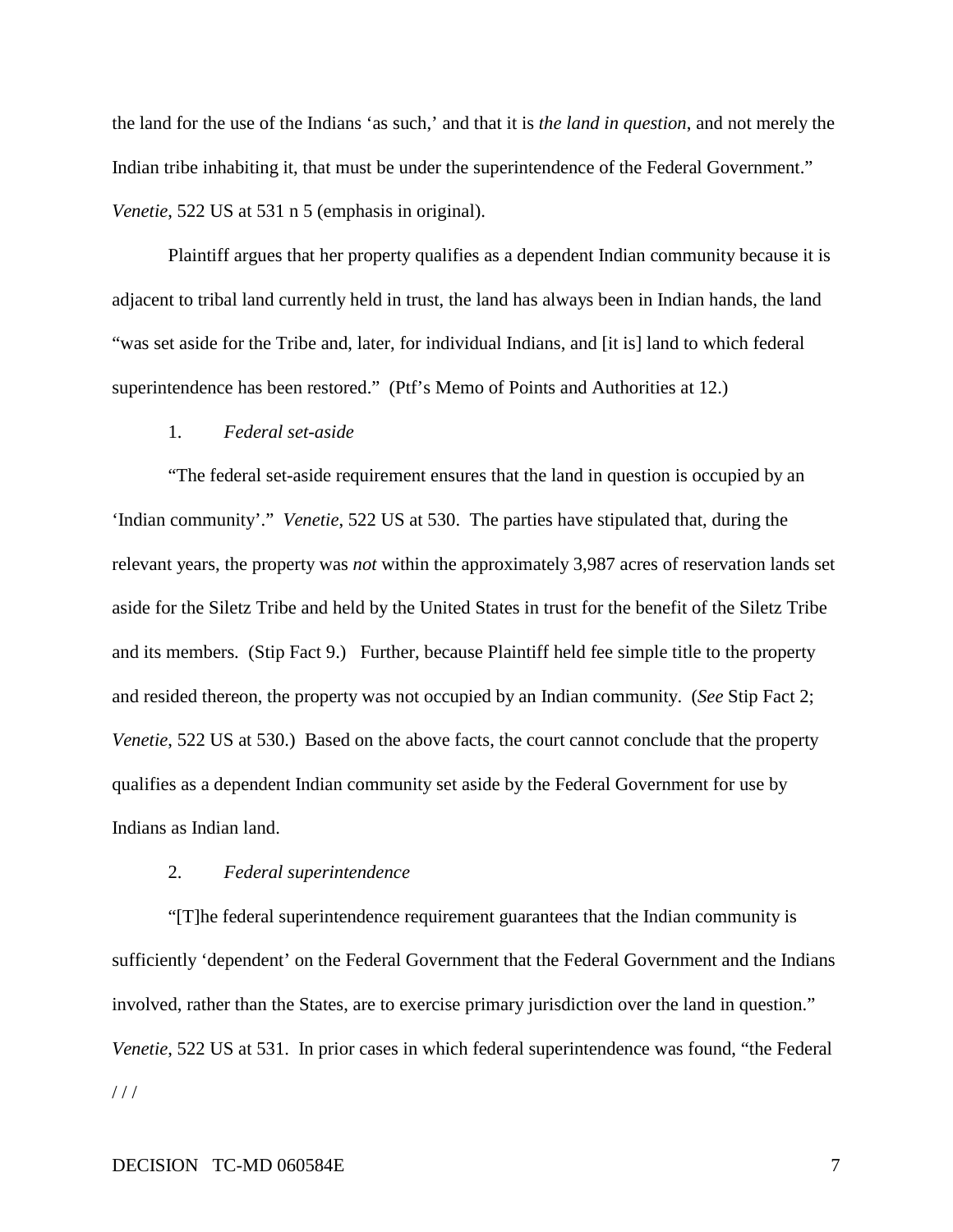Government actively controlled the lands in question, effectively acting as a guardian for the Indians." *Id*. at 533 (citations omitted).

Here, the parties stipulated that the property was not held in trust, was neither owned by nor under the jurisdiction of the United States government, and was not subject to federal restrictions on alienation. (Stip Facts 4, 5, 6.) Plaintiff argues that federal superintendence exists because federal and tribal agencies provide most services, such as police protection, healthcare, adult education, and general welfare, while the state and county provide minimal services. (Ptf's Memo of Points and Authorities at 13.) A similar argument was made, and rejected, in *Venetie* where the Court stated:

"Indian country precedents  $***$  do not suggest that the mere provision of 'desperately needed' social programs can support a finding of Indian country. Such health, education, and welfare benefits are merely forms of general federal aid[, and] are not indicia of active federal control over the [Venetie] Tribe's land sufficient to support a finding of federal superintendence."

*Venetie*, 522 US at 534. In *Spang*, this court rejected the argument for a finding of a dependent Indian community where the property was located within one of 11 counties designated a "Health Service Delivery Area" and "established by the federal government to enable that body to provide certain health benefits to members in need." 16 OTR-MD at 170. "Those areas \* \* \* are not 'set aside by the Federal Government for the use of the Indians as Indian land' or 'under federal superintendence,' as required by the Court's decision in *Venetie*[.]" *Id*. The court finds, therefore, that the provision of services by federal and tribal agencies is not sufficient evidence of active federal control to support a finding that Plaintiff's property is under federal superintendence.

 $/$  /  $/$ 

 $/$  /  $/$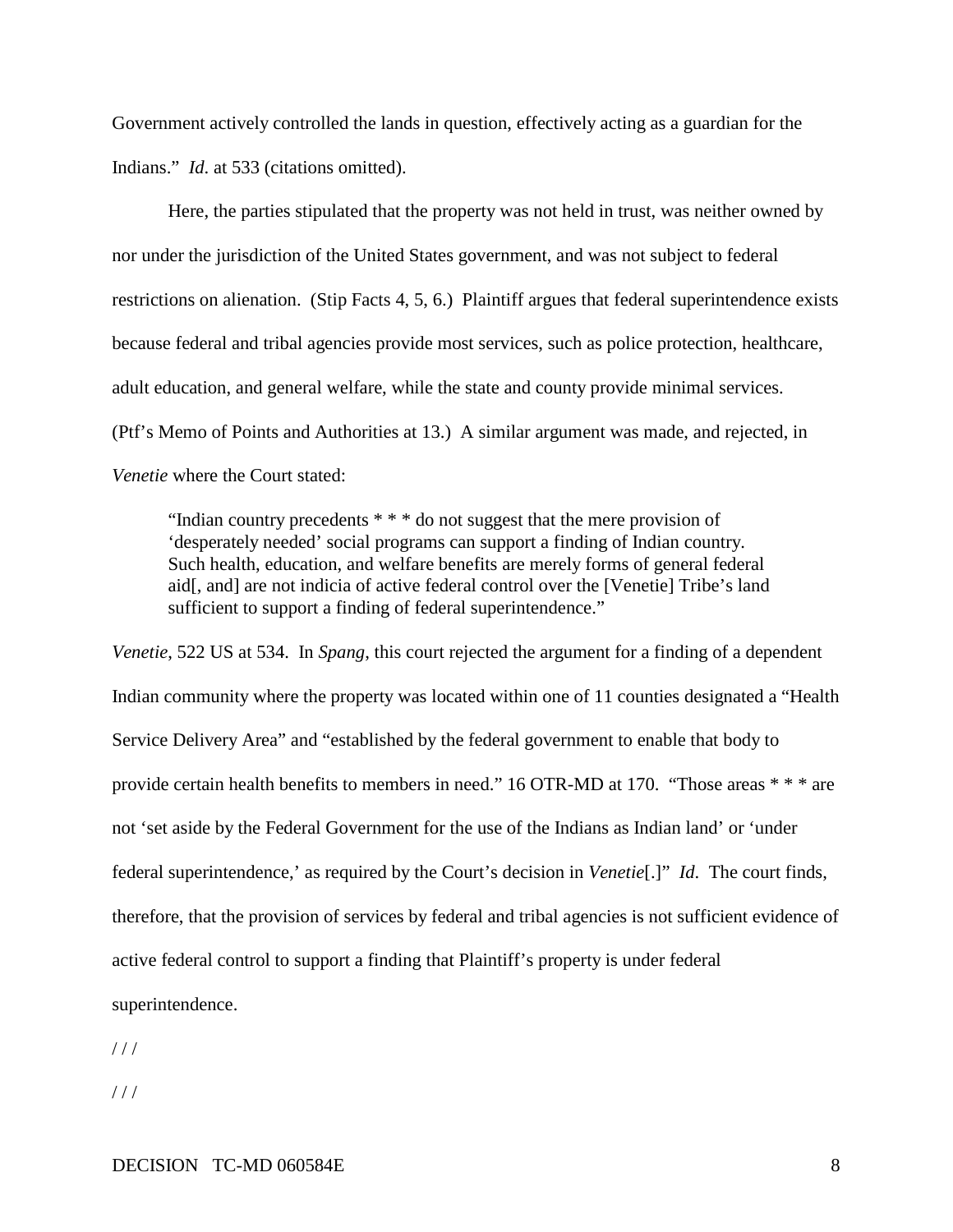## C. *Is Plaintiff's property an Indian allotment*?

Plaintiff argues that, although "[t]he land might not have been considered an allotment prior to the Restoration Act[,] \* \* \* once the Congress returned all the 'rights and privileges \* \* \*' to an eligible tribal member, its allotment status was merged and confirmed."

(Ptf's Reply and Response at 5.)

This court has previously recognized that an allotment is a specific parcel created out of a diminished Indian reservation and held in trust for the benefit of individual Indians. *Spang*, 16 OTR-MD at 169 n 3 (citing *Venetie*, 522 US at 529). More specifically, "[a]n Indian allotment may be either a parcel held in trust by the federal government for the benefit of an Indian (a trust allotment) or a parcel owned by an Indian subject to a restriction on alienation in favor of the United States (a restricted allotment)." *Foreman*, 18 OTR-MD at 485-86 (citing *Yankton Sioux Tribe*, 188 F3d at 1022). This court has noted that "both types of allotments are Indian country regardless of whether they are on or off an Indian reservation." *Id*. at 486. Plaintiff's property, therefore, is a trust allotment only if it is held in trust by the federal government, and it is a restricted allotment only if it is subject to a restriction on alienation in favor of the United States. *Id*. at 485-86.

#### 1. *Trust allotment*

The court concludes that Plaintiff's property is not a trust allotment. The term "trust" describes a "fiduciary relationship regarding property and subjecting the person with the title to the property to equitable duties to deal with it for another's benefit." *Black's Law Dictionary*, 1513 (7th ed 1999). The existence of a trust requires three elements: a trustee, a beneficiary, and trust property. *Id*. (citing *Restatement (Second) of Trusts* § 2 comment h (1959)). Here, there are only two elements: the property and the property owner, *i.e.,* Plaintiff, who held fee simple title

### DECISION TC-MD 060584E 9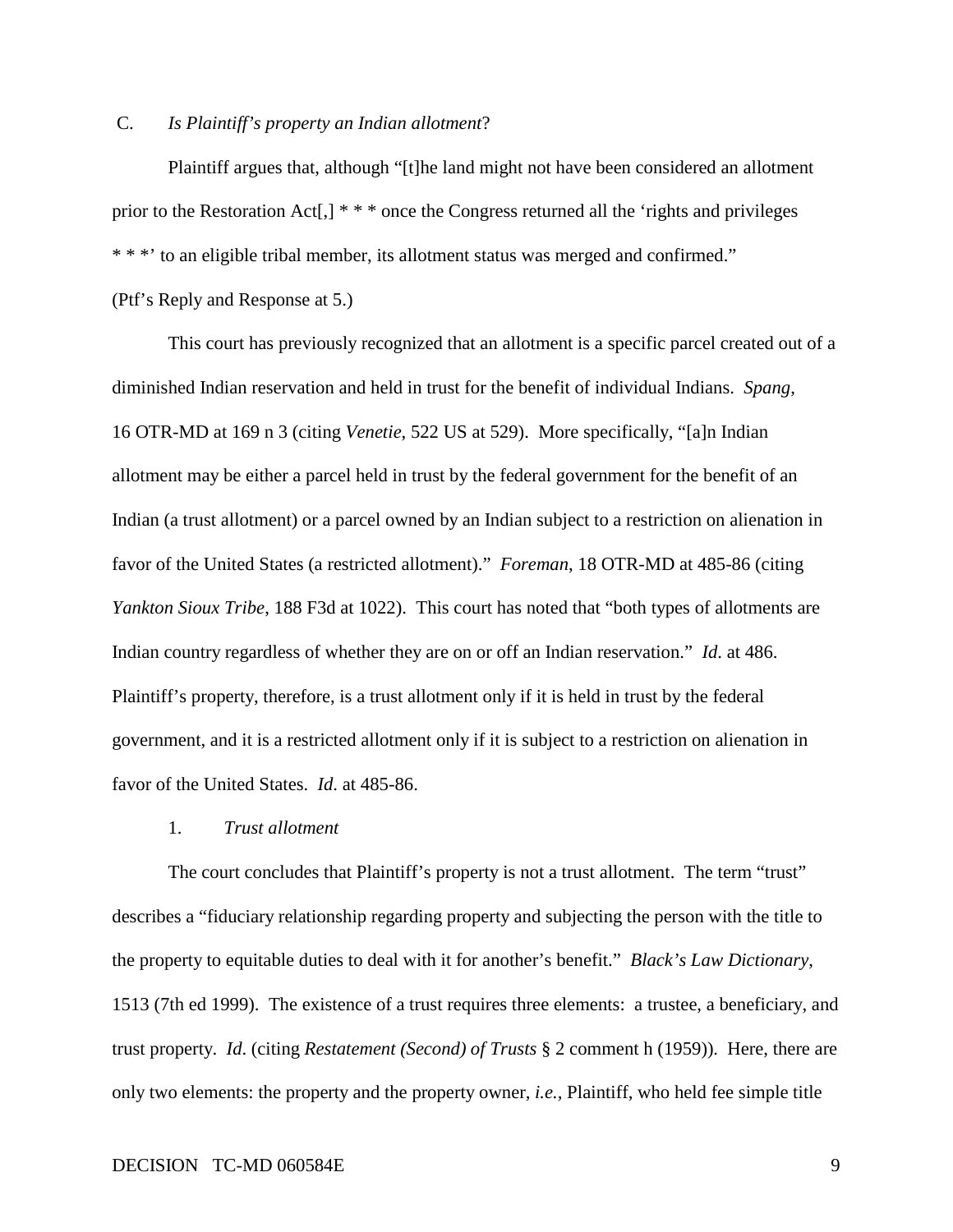to the property during the relevant years. (*See* Stip Fact 2.) Fee simple title, by its very definition, is "the broadest property interest allowed by law," and is the "most absolute [with] respect to the rights which it confers." *Black's Law Dictionary*, 630 (7th ed 1999). Plaintiff's property, held in fee simple, is not a "trust allotment" because it is not "being held *in trust* for the benefit of anyone." *Foreman*, 18 OTR-MD at 486 (citing *Spang*, 16 OTR-MD at 169 n 3) (emphasis in original). The parties' stipulation that, during the relevant years the property was not held in trust by the United States government for the benefit of Plaintiff, the Siletz Tribe, or any tribal member, confirms this. (*See* Stip Facts 2, 6.)

## 2. *Restricted allotment*

The court further concludes that Plaintiff's property is not a restricted allotment. The property was transferred to Plaintiff's predecessor in interest with no restriction on alienation and, during the relevant years, Plaintiff held the property with no federal restriction on alienation. (Stip Facts 5, 7.) Plaintiff's property is, therefore, not a "restricted allotment" because it is not "subject to a restriction on alienation in favor of the United States." *Foreman*, 18 OTR-MD at 485 (citing *Yankton Sioux Tribe*, 188 F3d at 1022). Further, this court has previously held that "lands that are owned in fee without \* \* \* restrictions on alienation [in favor of the United States] do not qualify as Indian country under [USC section] 1151(c)."<sup>9</sup> *Id.* at 486. Because Plaintiff owns the property in fee simple without restriction on alienation, the property does not qualify as an Indian allotment.

 $1/1$ 

 $1/1$ 

The court in *Foreman*, citing *Yankton Sioux Tribe*, goes on to recognize that such lands "may be classified <sup>9</sup> as Indian country under [USC section] 1151(a) if they are within the boundaries of an Indian reservation[,]" as discussed above in Section II A.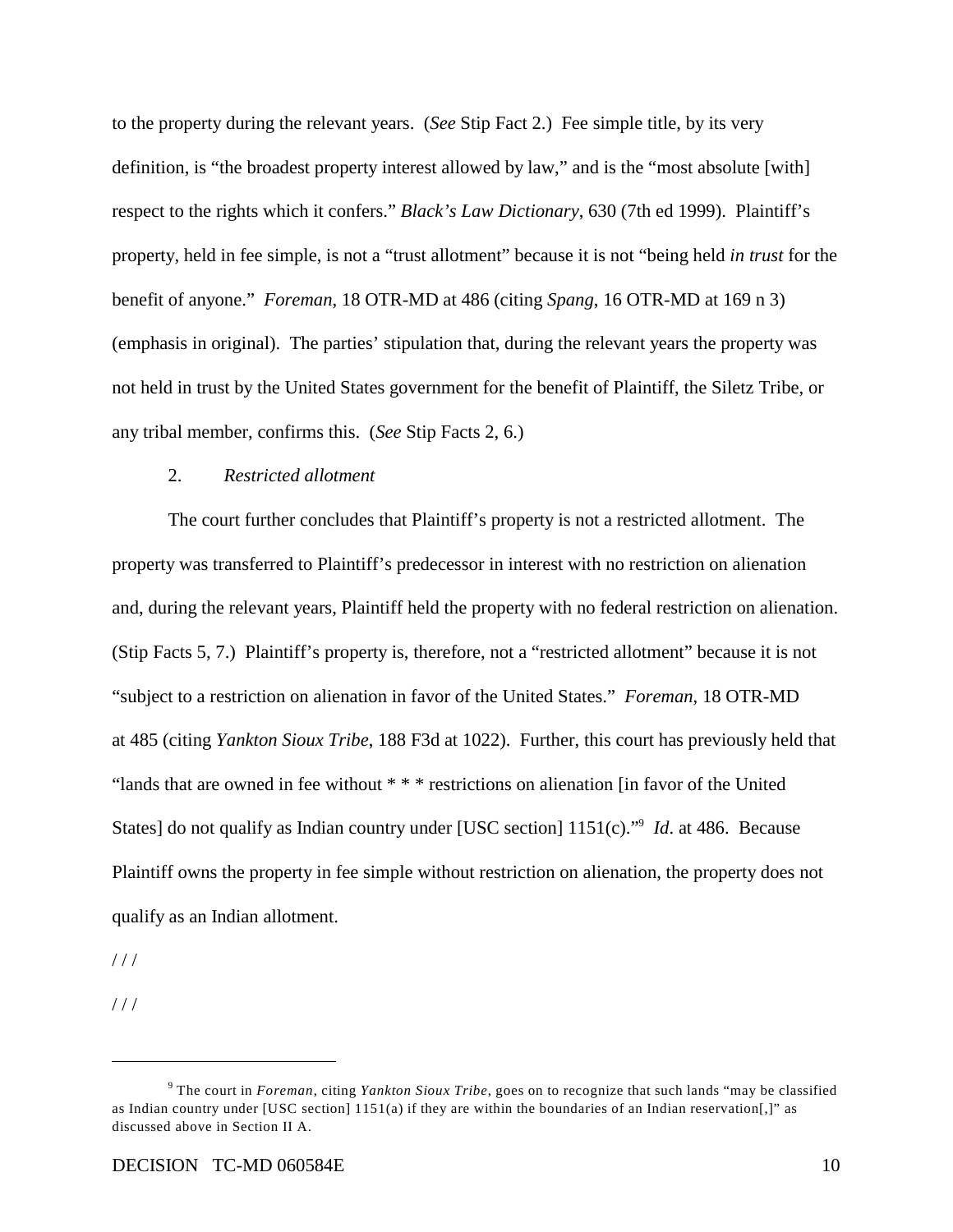## D. *Is other federal protection available?*

Finally, Plaintiff claims her "property is the type of land that commands federal protection, even if it does not otherwise neatly fit into the categories" of 18 USC section 1115, and that federal and tribal interests outweigh state interests to the extent that state taxation is preempted. (Ptf's Reply and Response at 6-7.) Plaintiff cites several United States Supreme Court cases, but fails to provide a sufficient basis on which the court could conclude in her favor on that point. Further, the court may not, of its own accord and without statutory authority, exempt Plaintiff from taxation by the state. As stated above, applicable definitions of which types of property qualify as Indian country are found in 18 USC section 1151. Those have been fully discussed herein, and Plaintiff's property does not qualify.

## III. CONCLUSION

The court concludes that during the years 2001, 2002, and 2003, Plaintiff did not reside within federally recognized Indian country in Oregon, as defined in 18 USC section 1151, because the property was not within an Indian reservation, was not within a dependent Indian community, and was not an Indian allotment. As a result, Plaintiff is not entitled to exemption from state income taxation under ORS 316.777. Now, therefore,

IT IS THE DECISION OF THIS COURT that the income earned by Plaintiff is not exempt from state taxation for tax years 2001, 2002, and 2003;

IT IS FURTHER DECIDED that Plaintiff's Motion for Summary Judgment is denied; and

 $1/1$ 

 $1/1$ 

 $1/1$